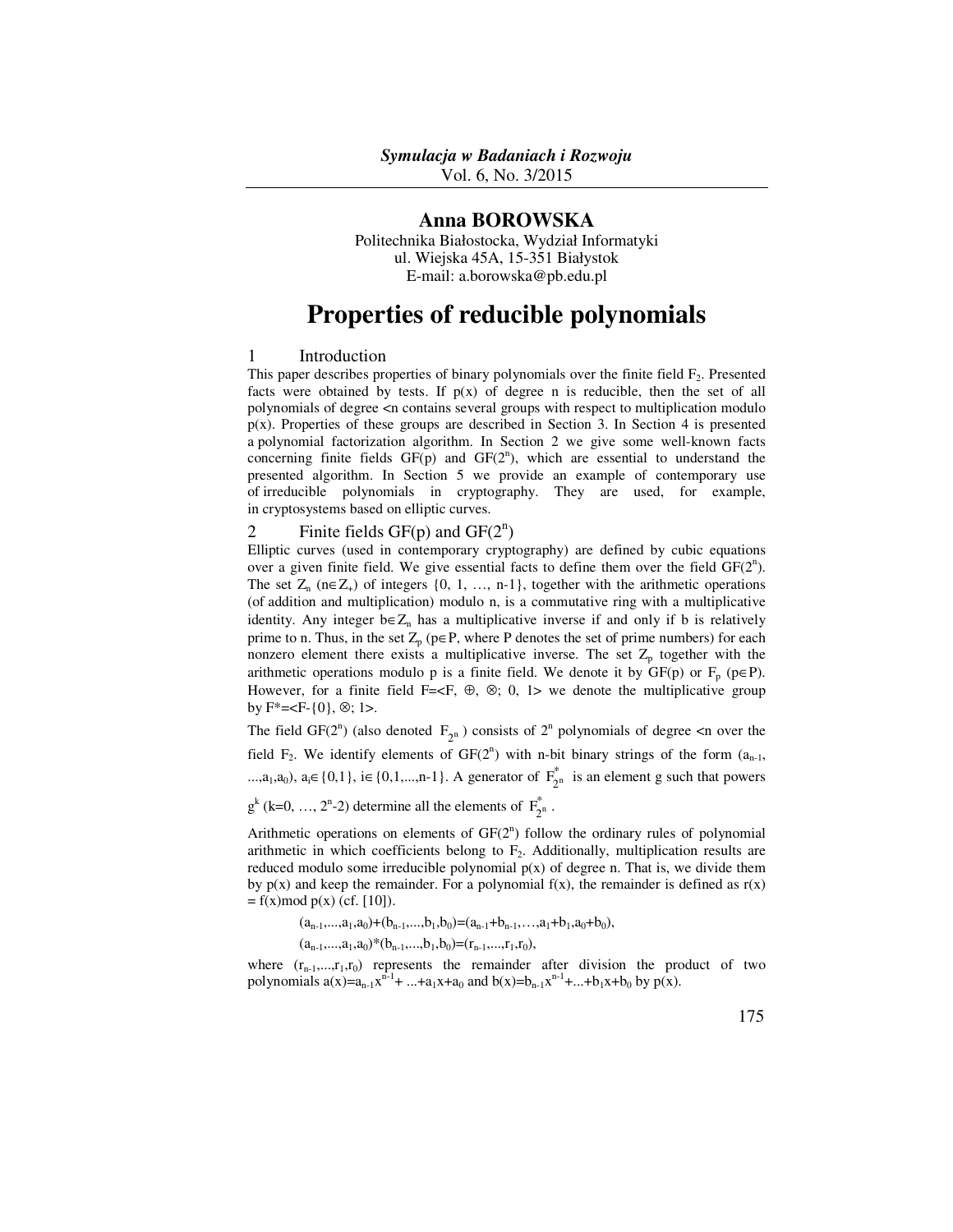#### Anna BOROWSKA

It is convenient when we can use the polynomial  $f(x)=x$  (binary  $g=(00..10)$ ) to the construction of the field  $GF(2^n)$ . Multiplication by x can be realized as 1-bit left shift followed by the reduction modulo  $p(x)$  (if necessary). But for some irreducible polynomials  $p(x) \in F_2[x]$ ,  $f(x)=x$  is not a generator of the cyclic group  $F_{2^n}^*$ (e.g.  $p(x)=x^{n}+x^{n-1}+...+x+1$  (for  $n>2$ ) (cf. [6]), (1001001), (1010111), (1110101)). Addition (and subtraction) of polynomials (in  $GF(2^n)$ ) corresponds to a bitwise XOR operation. For multiplication of two elements in  $GF(2<sup>n</sup>)$  we use the equality  $g^r * g^t = g^{(r+t) \mod (2^n-1)}$ . Exponentiation is carried out as follows. Let  $a = g^r$ , then  $a^{t} = g^{(r*t) \mod (2^{n}-1)}$ . Division (in GF(2<sup>n</sup>)) by a polynomial  $a(x) \neq 0$  can be realized as multiplication by the multiplicative inverse of  $a(x)$ , i.e.  $b/a = b^* a^{-1}$ , where  $a^{-1} = a^{2^n - 2}$  $(cf. [6])$ . If all the elements of  $GF(2^n)$  are stored on the indexed list A, we can find a multiplicative inverse of  $A[i]$  in the position  $A[2<sup>n</sup>-1-i]$ . The above-mentioned facts are taken from publications  $[6, 3, 9, 7]$  and  $[10]$ .

#### 3 Properties of reducible polynomials

This section contains observations and conclusions (concerning the properties of reducible polynomials) based on test results. The set of all binary sequences (except for zero) of length n is denoted by  $S<sup>n</sup>$ . The sequence of n binary coefficients  $(a_{n-1},...,a_1,a_0)$  representing a polynomial  $f(x)$  is denoted by f. Additionally (to shorten the notation) a polynomial  $f(x)$  will be denoted as f.

The multiplicative group  $F_{2^n}^*$  of the field  $F_{2^n}$  is cyclic, i.e. there exists  $g \in F_2^*$  $F_2^n$  such that each element of  $F_{2^n}^*$  is an exponent of  $g(F_2^*)$  $F_{2^n}^* = \{g^j : 0 \le j < 2^n - 1\}$ ) (cf. [6]). If  $2^n - 1$  is a Mersenne prime and  $p(x)$  of degree n is irreducible, then each element of  $F_{2^n}^*$  (except for the identity) is a generator of the group  $F_{2^n}^*$  (cf. [9]). If  $2^n-1$  is not a Mersenne prime, generating a periodic sequence can be applied to check whether  $f(x)=x$  is a generator.

The properties of reducible polynomials depending on its factors are described below.

(a) Let a polynomial p of degree n be the product of different irreducible polynomials  $p_1$ ,  $p_2$ , ...,  $p_m$  of degrees  $n_1$ ,  $n_2$ , ...,  $n_m$  ( $n=n_1+n_2+...+n_m$ ), respectively. Then we can distinguish in the set  $S^n$   $2\binom{m}{2}+1$ <sup>(1)</sup> groups with respect to multiplication modulo p (denoted  $*_{p}$ ). Let w={w<sub>1</sub>, w<sub>2</sub>} denote any partition of the set {p<sub>1</sub>, p<sub>2</sub>, ..., p<sub>m</sub>} into 2 blocks. Let the set  $X_{w1}$  consist of the elements of  $S<sup>n</sup>$  that are divisible by polynomials of the set  $w_2$  and simultaneously indivisible by polynomials of the set  $w_1$ . The set  $X_{w_1}$  is a group with respect to multiplication modulo  $p(x)$  (i.e. the following 4 conditions are fulfilled: closure under the operation  $*_{p}$ , associativity of the operation  $*_{p}$ , there is an identity in  $X_{w1}$ , for each element a in  $X_{w1}$  there is an inverse of a in  $X_{w1}$ ). We denote this group by  $(X_{w1}, *_{p})$ . Similarly, the group  $X_{w2}=(X_{w2}, *_{p})$  consists of the elements of  $S^{n}$  that

-

<sup>(1)</sup>  $S(n, k) = \begin{cases} n \\ 2 \end{cases} = 2^{n-1} - 1$ , n>0,  $S(n, k)$  is the notation for Stirling numbers of the second kind.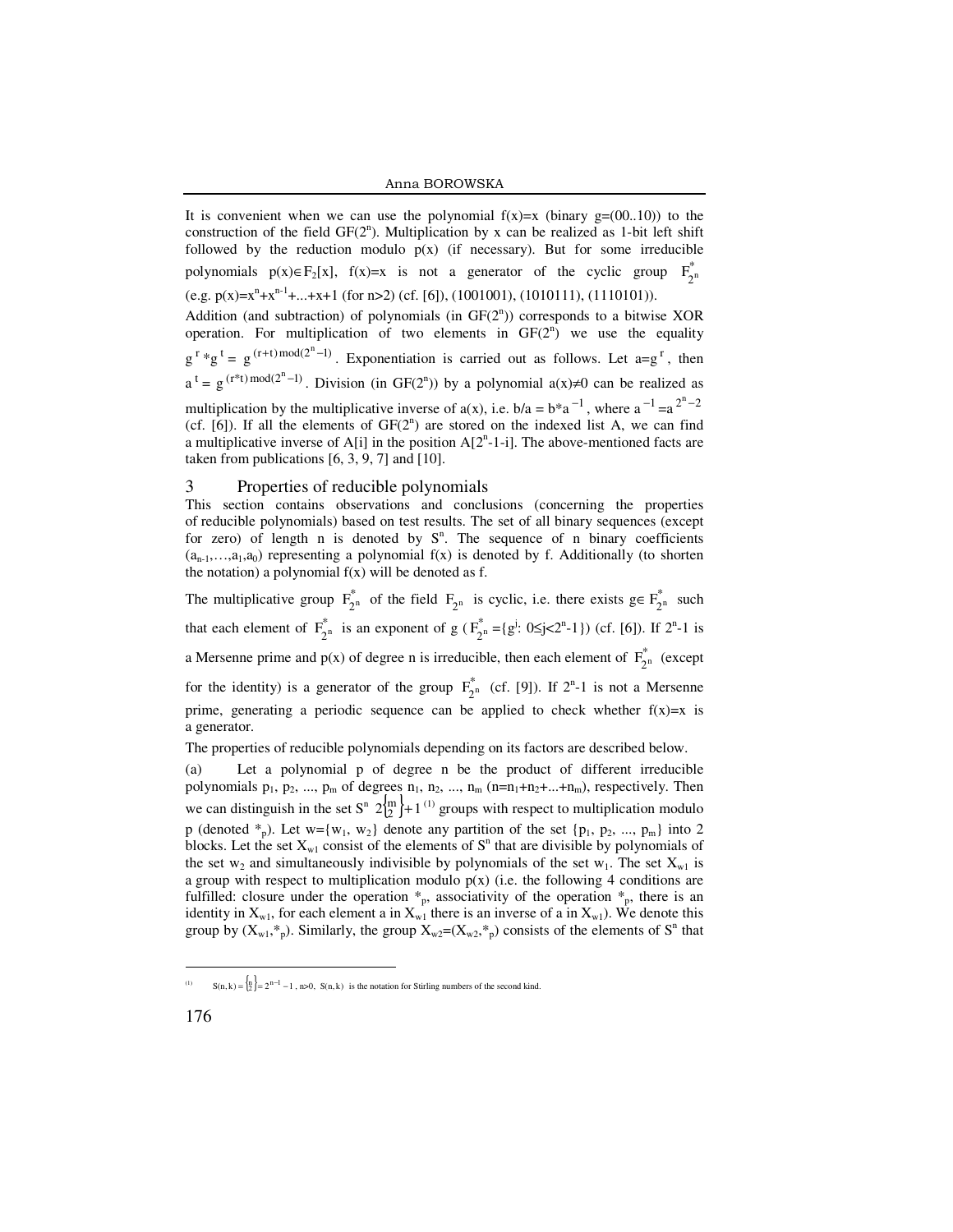are divisible by polynomials of the set  $w_1$  and simultaneously indivisible by polynomials of the set w<sub>2</sub>. There are  $\{^m\}$  of such pairs. Neither  $X_{w1}$  nor  $X_{w2}$  has to be cyclic. If the identity of the group  $X_{w1}$  is  $(a_{n-1},...,a_{1},a)$ , then the identity of the group  $X_{w2}$ is  $(a_{n-1},...,a_1,b)$ , where  $a=(1+b) \mod 2$ . If, for instance,  $w_1 = \{p_1, p_3\}$ , whereas  $w_2 = \{p_2, p_4\}$ , then the identity of the group  $X_{w1}$  is  $e=(p_2*p_4)^k$  mod p, where k is the order of the largest subgroup of the group  $X_{w1}$ . The group  $A=(A, *_{p})$  consists of the remaining elements of the set  $S<sup>n</sup>$ . Its identity is e=(00..01). The group A does not have to be cyclic. In order to show that p is a reducible polynomial, it is sufficient to find an identity of any group  $X_w$ in the set  $\overline{S}^n$ , i.e. an element g that satisfies the following property

(W1)  $g = g^2 \text{mod } p$  and  $g \neq (00..01)$ 

Elements g that satisfy the property  $(W1)$  are denoted as  $=N$ .

**Example 1.** Let a polynomial p of degree n be the product of different irreducible polynomials  $p_1$ ,  $p_2$ ,  $p_3$ ,  $p_4$  of degrees  $n_1$ ,  $n_2$ ,  $n_3$ ,  $n_4$  ( $n=n_1+n_2+n_3+n_4$ ), respectively. 15 groups with respect to the operation  $*_{p}$  can be identified in the set  $S^{n}$ . Let  $B_{1} = \{a \in S^{n}$ :  $p_2p_3p_4|a \wedge \neg p_1|a$  (B<sub>1</sub> consists of  $2^{n_1}-1$  elements). Then  $B_1=(B_1, *_{p})$  is a group. The identity of the group is  $e=(p_2p_3p_4)^k$  mod p, where  $k=2^{n_1}-1$ . This group is cyclic. The group is isomorphic with the multiplicative group  $F_{2^{n_1}}^*$  of the field  $F_{2^{n_1}}$ , where

(in proven cases) the function  $\alpha_1: B_1 \to F_{2^{n_1}}^*$  ( $\alpha_1$  is the reduction modulo  $p_1$ ) is an isomorphism. It is a well-known fact that irrespectively of what irreducible polynomial p of degree n we choose, we will obtain (with the accuracy of the isomorphism) the same field (cf. [6]). Let  $B_2 = \{a \in S^n: p_1p_3p_4|a \land \neg p_2|a\}$ . Then  $B_2 = (B_2, *_{p})$  is a group. Groups  $B_2=(B_2, *_{p})$ ,  $B_3=(B_3, *_{p})$  and  $B_4=(B_4, *_{p})$  satisfy similar properties.

Let  $C_{12}$ ={a∈S<sup>n</sup>: p<sub>3</sub>p<sub>4</sub>|a ∧ ¬p<sub>1</sub>|a ∧ ¬p<sub>2</sub>|a}. Then  $C_{12}$ =(C<sub>12</sub>,  $*_{p}$ ) is a group. The identity of the group is  $e = (p_3p_4)^k \text{ mod } p$ , where k is the order of the largest subgroup of the group  $C_{12}$ . This group does not have to be cyclic. If the sequence  $(a_{n-1},...,a_1,a)$  is the identity of the group  $C_{12}$ , then the identity of the group  $C_{34}$  is the sequence  $(a_{n-1},...,a_{1},b)$ , where a≡(1+b)mod 2. Let C<sub>13</sub>={a∈S<sup>n</sup>: p<sub>2</sub>p<sub>4</sub>|a ∧ ¬p<sub>1</sub>|a ∧ ¬p<sub>3</sub>|a}. Then C<sub>13</sub>=(C<sub>13</sub>, \*<sub>p</sub>) is a group. The groups  $C_{13}=(C_{13},^*)$ ,  $C_{14}=(C_{14},^*)$ ,  $C_{23}=(C_{23},^*)$ ,  $C_{24}=(C_{24},^*)$ ,  $C_{34}=(C_{34},^*)$  satisfy similar properties.

Let  $D_{123} = \{a \in S^n: p_4|a \land \neg p_1|a \land \neg p_2|a \land \neg p_3|a\}$ . Then  $D_{123} = (D_{123}, *_{p})$  is a group. The identity of the group is  $e=(p_4)^k$  mod p, where k is the order of the largest subgroup C<sub>123</sub>. This group does not have to be cyclic. Let D<sub>124</sub>={a∈S<sup>n</sup>: p<sub>3</sub>|a ∧ ¬p<sub>1</sub>|a ∧ ¬p<sub>2</sub>|a ∧  $\neg p_4|a$ . Then  $D_{124}=(D_{124}, *_{p})$  is a group. Groups  $D_{124}=(D_{124}, *_{p})$ ,  $D_{134}=(D_{134}, *_{p})$ ,  $D_{234}=(D_{234},\ast_p)$  satisfy similar properties. If the sequence  $(a_{n-1},...,a_1,a)$  is the identity of the group  $B_1$ , then the identity of the group  $D_{234}$  is the sequence  $(a_{n-1},...,a_1,b)$ , where a≡(1+b)mod 2. The group A=(A,<sup>\*</sup><sub>p</sub>) consists of the remaining elements of the set S<sup>n</sup>, i.e.  $A = S^{n} - {B_1 \cup B_2 \cup B_3 \cup B_4 \cup C_{12} \cup C_{13} \cup C_{14} \cup C_{23} \cup C_{24} \cup C_{34} \cup D_{123} \cup D_{124} \cup D_{234}}.$ The group A does not have to be cyclic. Its identity is (00..01).

**Example 2.** Let us consider a reducible polynomial p represented by the sequence (110001). The polynomial p is the product of irreducible polynomials  $p_1$  and  $p_2$ represented by  $p_1=(111)$ ,  $p_2=(1011)$ , respectively. Elements of the set  $S^5$  are given below. Each element of  $S^5$  was raised to the k-th power (for k=2, 3, ...,  $2^5$ -2) modulo p.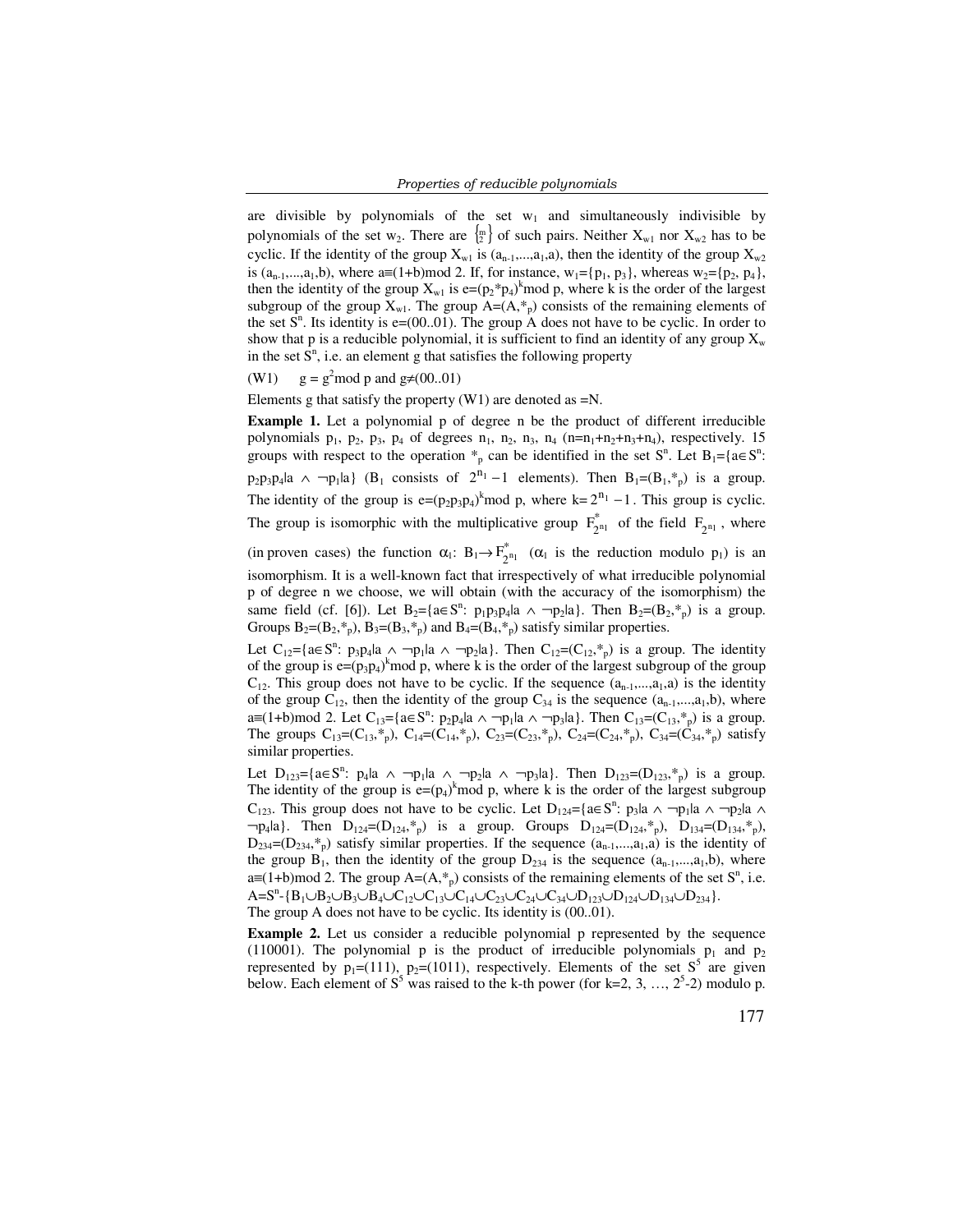Anna BOROWSKA

We distinguished three groups  $A=(A, *_{p})$ ,  $B_{1}=(B_{1}, *_{p})$ ,  $B_{2}=(B_{2}, *_{p})$  (The elements are written in hexadecimal).

A={01,02,04,08,10,11,13,17,1F,0F,1E,0D,1A,05,0A,14,19,03,06,0C,18},

 $e=(01)_{16}=(00001)_2$ ,

 $B_1 = \{1D, 0B, 16\}, \quad e = (1D)_{16} = (11101)_2,$ 

 $B_2 = \{1C, 07, 15, 09, 0E, 1B, 12\}$ , e= $(1C)_{16} = (11100)_2$ ,

| 00010(02): 01 02 04 08 10 11 13 17 1F OF 1E OD 1A 05 0A 14 19 03 06 OC 18 |  |  |  |  |  |         |  |  |  |  | $i=21$ |  |
|---------------------------------------------------------------------------|--|--|--|--|--|---------|--|--|--|--|--------|--|
| 11000(18): 01 18 0C 06 03 19 14 0A 05 1A 0D 1E 0F 1F 17 13 11 10 08 04 02 |  |  |  |  |  |         |  |  |  |  |        |  |
| 00011(03): 01 03 05 0F 11 02 06 0A 1E 13 04 0C 14 0D 17 08 18 19 1A 1F 10 |  |  |  |  |  |         |  |  |  |  |        |  |
| 10000(10): 01 10 1F 1A 19 18 08 17 0D 14 0C 04 13 1E 0A 06 02 11 0F 05 03 |  |  |  |  |  |         |  |  |  |  |        |  |
| 00100(04): 01 04 10 13 1F 1E 1A 0A 19 06 18 02 08 11 17 0F 0D 05 14 03 0C |  |  |  |  |  |         |  |  |  |  |        |  |
| 01100(0C): 01 0C 03 14 05 0D 0F 17 11 08 02 18 06 19 0A 1A 1E 1F 13 10 04 |  |  |  |  |  |         |  |  |  |  |        |  |
| 00101(05): 01 05 11 06 1E 04 14 17 18 1A 10 03 0F 02 0A 13 0C 0D 08 19 1F |  |  |  |  |  |         |  |  |  |  |        |  |
| 11111(1F): 01 1F 19 08 0D 0C 13 0A 02 0F 03 10 1A 18 17 14 04 1E 06 11 05 |  |  |  |  |  |         |  |  |  |  |        |  |
| 01101(OD): 01 OD 02 1A 04 05 08 0A 10 14 11 19 13 03 17 06 1F OC OF 18 1E |  |  |  |  |  |         |  |  |  |  |        |  |
| 11110(1E): 01 1E 18 OF OC 1F 06 17 03 13 19 11 14 10 0A 08 05 04 1A 02 OD |  |  |  |  |  |         |  |  |  |  |        |  |
| 10001(11): 01 11 1E 14 18 10 OF 0A OC 08 1F 05 06 04 17 1A 03 02 13 OD 19 |  |  |  |  |  |         |  |  |  |  |        |  |
| 11001(19): 01 19 0D 13 02 03 1A 17 04 06 05 1F 08 0C 0A 0F 10 18 14 1E 11 |  |  |  |  |  |         |  |  |  |  |        |  |
| $00110(06)$ : 01 06 14 1A OF 13 08                                        |  |  |  |  |  | $i = 7$ |  |  |  |  |        |  |
| 01000(08): 01 08 13 OF 1A 14 06                                           |  |  |  |  |  |         |  |  |  |  |        |  |
| 01111(OF): 01 OF 06 13 14 08 1A                                           |  |  |  |  |  |         |  |  |  |  |        |  |
| 11010(1A): 01 1A 08 14 13 06 OF                                           |  |  |  |  |  |         |  |  |  |  |        |  |
| 10011(13): 01 13 1A 06 08 OF 14                                           |  |  |  |  |  |         |  |  |  |  |        |  |
| 10100(14): 01 14 OF 08 06 1A 13                                           |  |  |  |  |  |         |  |  |  |  |        |  |
| 01010(0A): 01 0A 17                                                       |  |  |  |  |  | $i = 3$ |  |  |  |  |        |  |
| 10111(17): 01170A                                                         |  |  |  |  |  |         |  |  |  |  |        |  |
| 00001(01): 01                                                             |  |  |  |  |  | $i=1$   |  |  |  |  |        |  |
| //--------                                                                |  |  |  |  |  |         |  |  |  |  |        |  |
| [00111(07): 1C 07 15 09 0E 1B 12]                                         |  |  |  |  |  | $i=7$   |  |  |  |  |        |  |
| 10010(12): 1C 12 1B 0E 09 15 07                                           |  |  |  |  |  |         |  |  |  |  |        |  |
| 01001(09): 1C 09 12 15 1B 07 0E                                           |  |  |  |  |  |         |  |  |  |  |        |  |
| 01110(0E): 1C 0E 07 1B 15 12 09                                           |  |  |  |  |  |         |  |  |  |  |        |  |
| 10101(15): 1C 15 OE 12 07 09 1B                                           |  |  |  |  |  |         |  |  |  |  |        |  |
| 11011(1B): 1C 1B 09 07 12 0E 15                                           |  |  |  |  |  |         |  |  |  |  |        |  |
| 11100(1C): 1C                                                             |  |  |  |  |  | $i=1$   |  |  |  |  |        |  |
| //--------                                                                |  |  |  |  |  |         |  |  |  |  |        |  |
| $01011(0B)$ : 1D 0B 16                                                    |  |  |  |  |  | $i=3$   |  |  |  |  |        |  |
| $10110(16)$ : 1D 16 0B                                                    |  |  |  |  |  |         |  |  |  |  |        |  |
| $11101(D)$ : 1D                                                           |  |  |  |  |  | $i=1$   |  |  |  |  |        |  |
|                                                                           |  |  |  |  |  |         |  |  |  |  |        |  |

The group  $B_2$  is isomorphic with  $F_2^*$ . Hence (as  $2^3$ -1 is a Mersenne prime) each of its elements (except for the identity (1C)) is of the order 7 and may be its generator. The group  $B_1$  is isomorphic with  $F_{2^2}^*$ . All its elements (except for the identity (1D)) are of the order 3.  $\alpha_1$ :  $B_1 \rightarrow F_2^*$  and  $\alpha_2$ :  $B_2 \rightarrow F_2^*$ , where  $\alpha_1$  is the reduction modulo (111) and  $\alpha_2$  is the reduction modulo (1011), are isomorphisms. In this case, the group A is cyclic. It consists of 12 elements of the order 21, 6 elements of the order 7, 2 elements of the order 3, and 1 element of the order 1. In order to verify whether the polynomial represented by the sequence (110001) is reducible, it is sufficient to determine that  $(1C)=(1C)^2 \text{mod } p$ ,  $((01)\ne(1C))$  or  $(1D)=(1D)^2 \text{mod } p$ ,  $((1D)\ne(01))$ . In case of the polynomial p, finding a maximum of 21 consecutive powers of any element (except for the identity) is sufficient to confirm that the polynomial is reducible, because  $2^3$ -1 is a Mersenne prime and (for any  $g \in S^n$ ) we obtain  $g^i = ie$  faster than for  $i = 2^5-1$ , where ie satisfies the property (W1) or ie= $(00001)_2$ .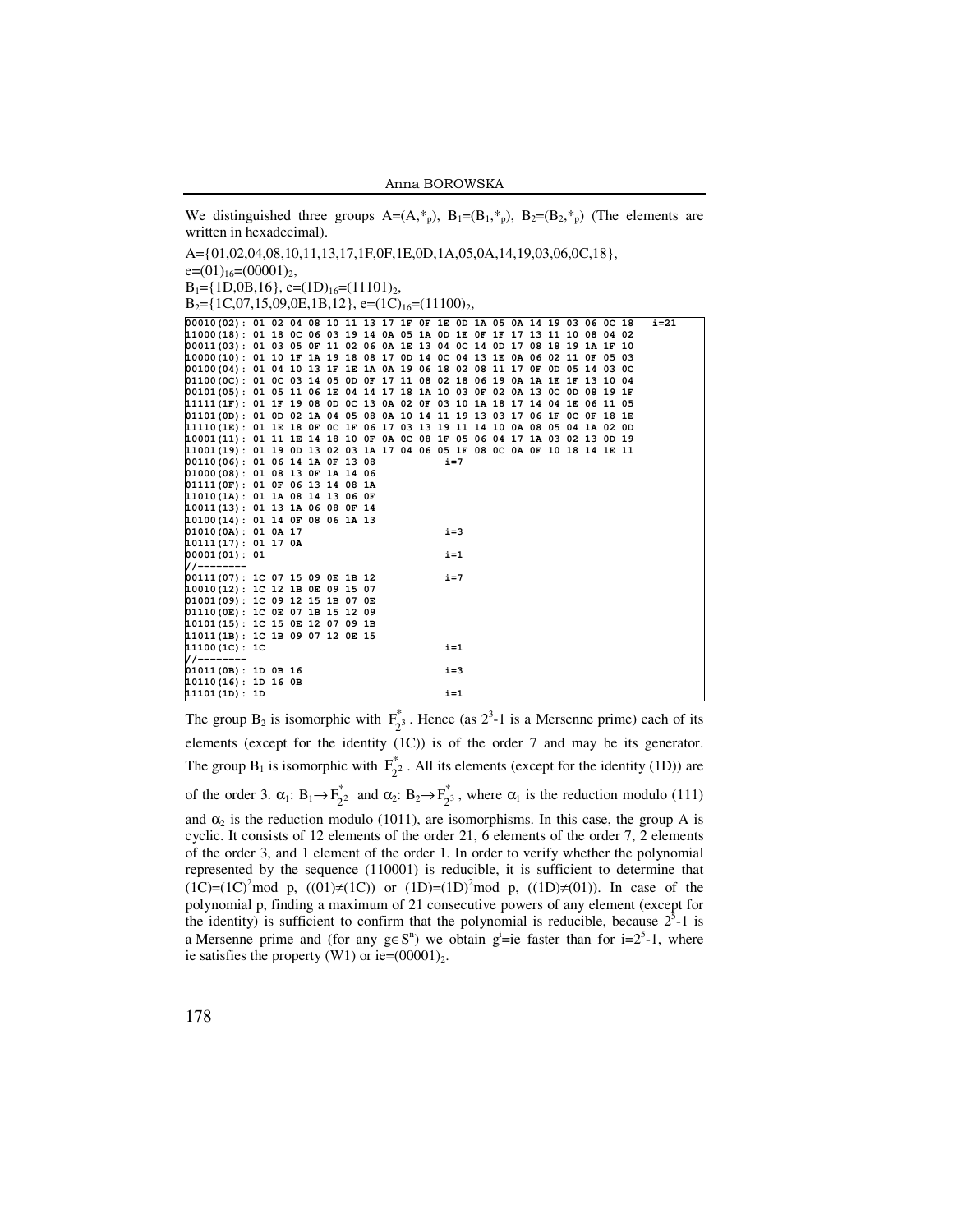(b) For certain i≥2 let a polynomial p of degree n be of the form  $p=(p_1)^i$ , where  $p_1$ of degree  $n_1$  is irreducible. Then, we can partition the set  $S<sup>n</sup>$  into two subsets: the set  $\overline{A}$ , which together with the operation  $*_p$  forms the group  $(A, *_p)$  (not necessarily cyclic) and the set of elements g that satisfy the following property

(W0) g<sup>k</sup> mod p=(00..0) for certain  $1 < k \le 2^{n}$ -2.

Elements g that satisfy the property (W0) are denoted as  $=Z$ . The identity of the group A is  $e=(00..01)$ . In order to show that p is reducible, it is sufficient to find any element  $g=Z$  in the set  $S<sup>n</sup>$ . In the proposed algorithm, the smallest element  $g=Z$  whose square is 0 is searched (i.e. element  $g^2$  mod  $p=(00..0)$ ).

(c) Let a polynomial p of degree n be of the form  $p = p_1 \dots p_t p_{t+1}^{s_1} \dots p_m^{s_{m-t}}$ , where polynomials  $p_i$  (i=1, ..., m) are irreducible and pairwise different. Then the set  $S<sup>n</sup>$ contains elements that satisfy the property (W0) and elements that satisfy the property (W1), among other things. In order to show that the polynomial p is reducible, it is sufficient to find an element that satisfies the property (W0) or the property (W1) in the set  $S^n$ .

## 4 Polynomial factorization algorithm

The algorithm presented below makes use of the properties described in Section 3. The operation used most extensively is squaring polynomials with binary coefficients. This operation was implemented with a minimal cost (see example 3). The presented algorithm uses a database (possibly empty) of previously detected irreducible polynomials. Finding an irreducible polynomial that is a factor of a polynomial p in the database significantly accelerates the process of factorization.

**Example 3.** In order to square a polynomial p (in ordinary polynomial arithmetic), it is sufficient to insert 0 between each of its two digits, i.e. for  $p=(11011011101)$ ,  $p^2$  = (10100010100010101010001).

The algorithm FReduc() factors a polynomial p into irreducible polynomials. For this purpose it uses two types of elements g=Z and g=N. These elements are searched in a certain subset of the set  $S<sup>n</sup>$  among elements ending with the digit 1. The search range (subset) can be changed. In the paper, all elements =Z and =N are within the range. The algorithm finds the first element and stops searching. An element g=Z enables the factorization of a polynomial p into two polynomials, b and c ( $p=b^*c$ ), where b is a polynomial with single factors that appear in p an odd number of times, whereas the polynomial c consists of the remaining factors of  $p$  (see example  $4(a)$ ). The polynomial b is put on the list TR (reducible polynomials with single factors). For c, an element  $g=Z$ is searched, which is then put on the auxiliary list Th. An element g=N enables the factorization of a polynomial p into two polynomials, gcd and pr2 (p=gcd\*pr2), where gcd=GCD(p,g). "GCD" is an abbreviation of the *greatest common divisor*. The polynomial pr2 consists of the remaining factors of the polynomial p. The form of a polynomial g=N ensures that  $GCD(gcd,pr2)=1$ . Both polynomials gcd and pr2 are put on the auxiliary list Th (see example 4(b)). Irreducible polynomials are put on the list TN. Elements from the list Th are analysed in a similar manner. These polynomials have lower degrees than p. Therefore, they require fewer number of calculations. Only the elements  $g=N$  are necessary for the factorization of elements from the list TR.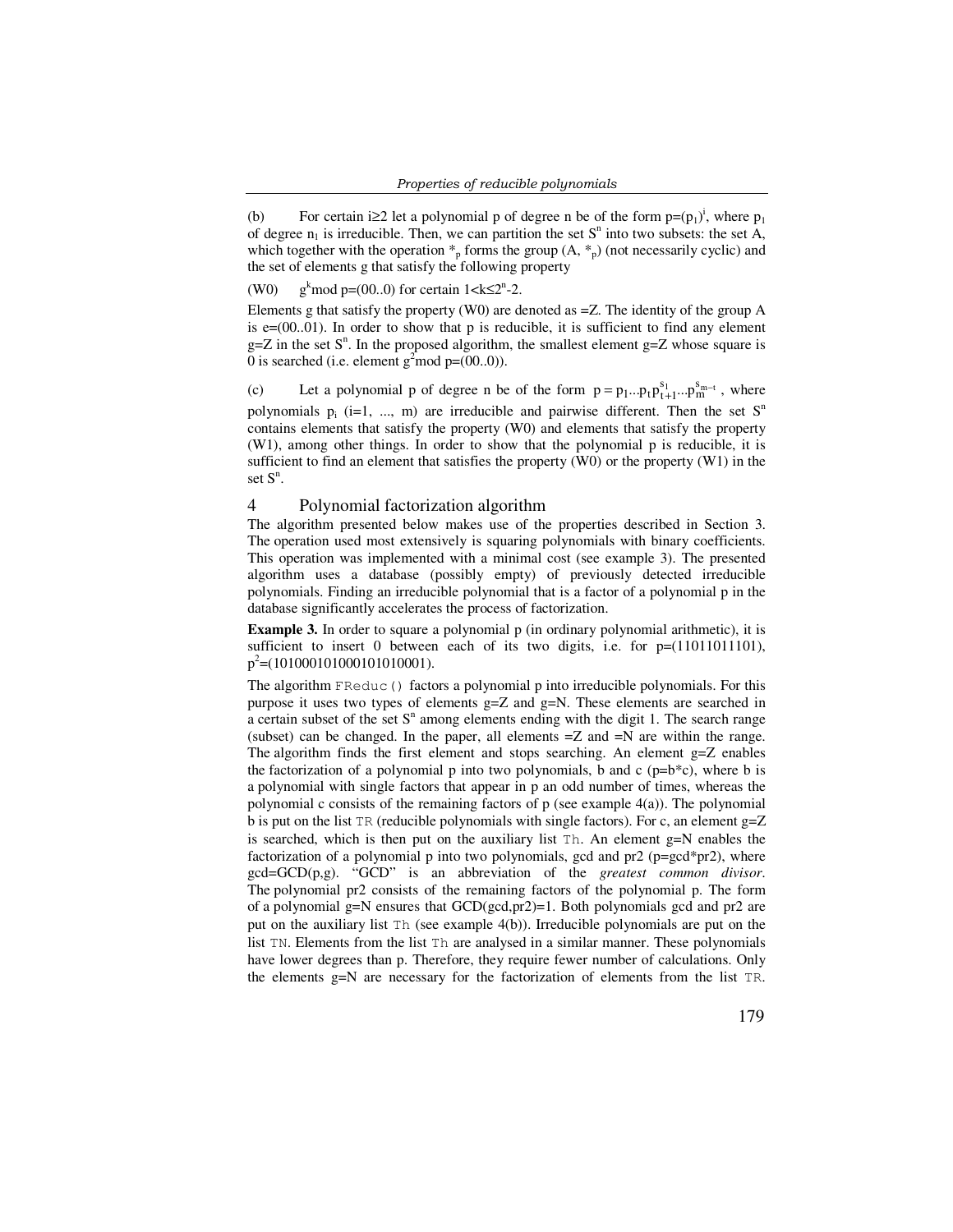The algorithm determines that a polynomial p is irreducible when it is not in the database and neither an element  $g=Z$  nor  $g=N$  is present in the range set for p. Example 4(c) shows the factorization of a polynomial p. A<< means "algorithm searches", A>> means "algorithm determines".

#### **Example 4.**

- (a) Let  $p=11^{5}*111^{4}*1011*1101^{6}$ . Then  $g=Z=11^{3}*111^{2}*1011*1101^{3}$ . It can easily be seen that  $g^2$  mod p=0. In ordinary polynomial arithmetic:  $b = g^2/p = 11*1*1011*1$ ,  $c = p/b = 11<sup>4</sup>*111<sup>4</sup>*1101<sup>6</sup>$  and  $b*c = p$ .
- (b) Let  $p=11^{5}*111^{4}*1011*1101^{6}$  and g=N=1011\*111011\*1011011\*10000110101\*1101100001, Then gcd=1011,  $pr2=11^{5}*111^{4}*1101^{6}$ ,
- (c) The factorization of a polynomial p according to the algorithm FReduc().

```
FMultiple(11011100101110101101001011110001101) // p=115 \times 111^{4}1011 \times 1101^{6}<br>A<< q=Z=10100001110010010001A<< q=Z=10100001110010010001
 A>> b=11101(→TR) A>> c=1010100000100000101000101010001// b=11*1011 c=11<sup>4</sup>*111<sup>4</sup>*1101<sup>6</sup>
                            c=11^{4}*111^{4}*1101^{6} A<< g=Z=1110010011011101(→Th) // g=Z=112*1112*11013
FMultiple(1110010011011101)<br>A<< α=2=1011011001
                                                                 \frac{7}{7} p=11<sup>2</sup>*111<sup>2</sup>*1101<sup>3</sup><br>\frac{7}{7} g=Z=11*111*1101<sup>2</sup>
 A>> b=1101(\rightarrowTN) A>> c=1010000010001 // c=11<sup>2</sup>*111<sup>2</sup>*1101<sup>2</sup>
  A<< g=Z=1100101(→Th) // g=Z=11*111*1101 
FMultiple(1001) // p=11*111 
 A<< g=N=111 
FRedSing(111) pr1=1001 A>> gcd=111(\rightarrowTN) A>> pr2=11(\rightarrowTN) // pr1=11*111
FSingle(1011) p=1011 (\rightarrowTN) Th:
TR: , TN: 1101 111 11 1011
```
An implementation of the factorization algorithm (in Cpp language) is presented below.

```
(01) void Polyn::FReduc(String p, int n){String RE="TN: "; 
(02) TR=new TStringList(); TN=new TStringList(); Th=new TStringList(); 
(03) p=FDBase(p,n); Th->Add(p); 
(04) while(Th->Count){ 
      (05) p=Th->operator[](0); Th->Delete(0); FMultiple(p); FDelete();} 
(06) while(TR->Count){ 
(07) p=TR->operator[](0); TR->Delete(0); FSingle(p); FDelete();} 
(08) for(int i=0; i<TN->Count; i++)RE+=TN->operator[](i)+" "; 
(09) delete TR; delete TN; delete Th; 
(10) out<<RE;} 
11-(11) void Polyn::FMultiple(String p){ 
(12) String g, g2, g2p, gend, b, c; Boolean bl=false; 
(13) g="1"+toL("0",(p.Length()-1)/2); gend="1"+toL("0",p.Length()-1); 
(14) while(g!=gend&&!bl){ 
(15) g=nextBin(g); g2=PMult2(g); g2p=toGFM2(g2,p); 
(16) if(PEq(g,g2p)){ 
         (17) bl=true; Th->Insert(0,p); FRedSing(g); break;} 
(18) else 
(19) if(PEq(g2p,zero)){ 
(20) bl=true; 
(21) if(PInDBase(g)){TN->Add(g); break;} 
(22) b=PDiv(g2, p); if(PInDBase(b))TN->Add(b); else if(b!="1")TR->Add(b); c=PDiv(p,b); if(c=="1")break;
(23) c=PDiv(p,b); if(c=="1")break; 
(24) g="l" +toL("0", (c.Length() -1)/2); \text{ gend="t-toL("0", c.Length() -1);<br>(25) while (g!=\text{gend} {
(25) while(g!=gend){ 
             (26) g=nextBin(g); g2p=toGFM2(PMult2(g),c);
```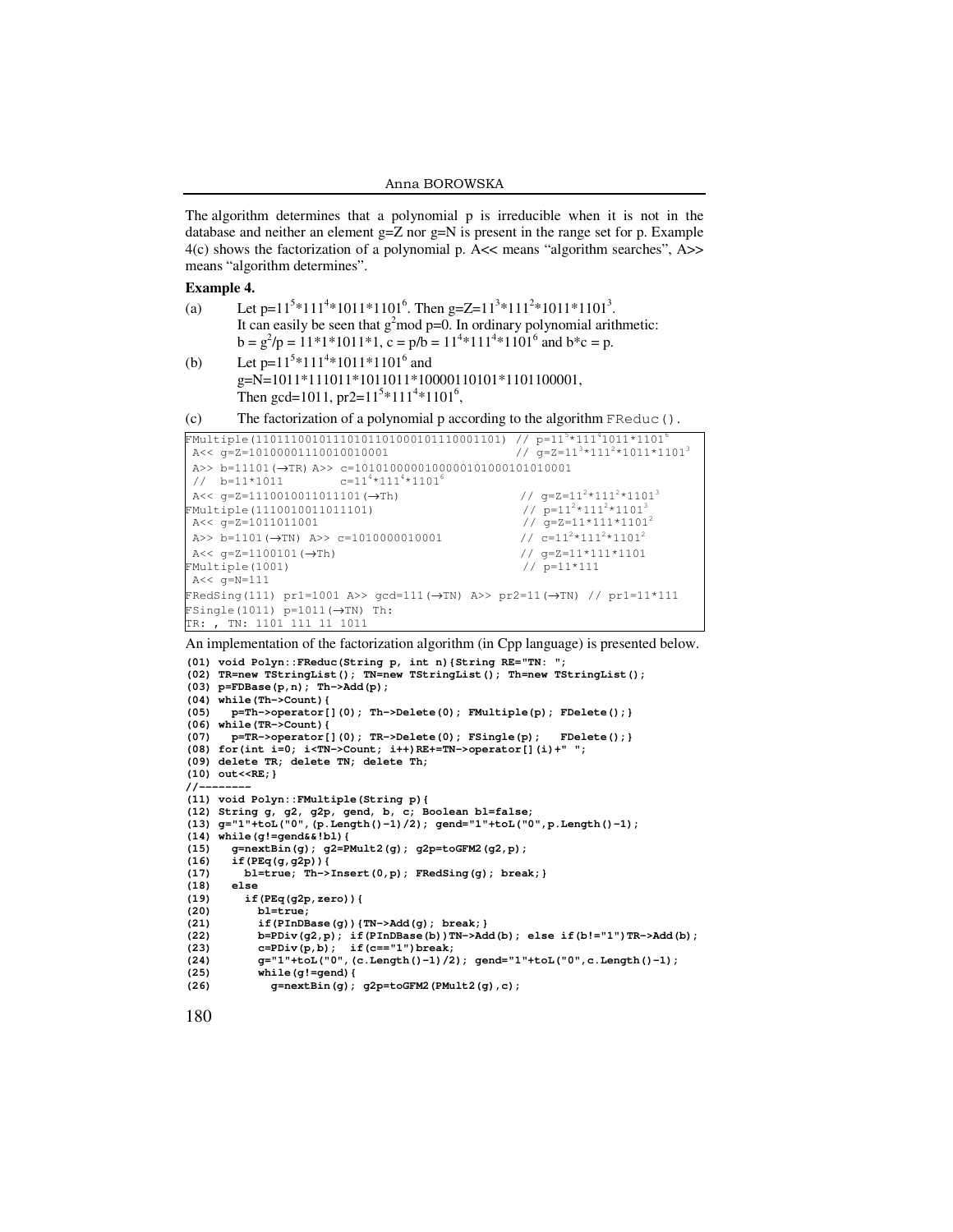**(27) if(PEq(g2p,zero)){**  (28)  $if(PinDBase(g))TN->Add(g); else Th->Add(g);$ <br>(29)  $break; \}$ } **(29) break;}}}} (30) if(!bl)TN->Add(p);}**   $11-$ **(31) void Polyn::FRedSing(String g){ (32) String pr1, pr2, gcd; (33) pr1=Th->operator[](0); Th->Delete(0); (34) gcd=GCD(g,pr1); pr2=PDiv(pr1,gcd); (35) if(PInDBase(gcd))TN->Add(gcd); else if(gcd!="1")Th->Add(gcd); (36) if(PInDBase(pr2))TN->Add(pr2); else if(pr2!="1")Th->Add(pr2);}**   $/$ /-**(37) void Polyn::FSingle(String p){ (38) String g, g2, gend; Boolean bl=false; (39) g="1"+toL("0",(p.Length()-1)/2); gend="1"+toL("0",p.Length()-1); (40) if(PInDBase(p))TN->Add(p); (41) else{ (42) Th->Insert(0,p); (43) while(g!=gend&&Th->Count){ (44) g=nextBin(g); g2=toGFM2(PMult2(g),p); (45) if(PEq(g,g2)){bl=true; FRedSing(g);}} (46) if(!bl){TN->Add(p); Th->Delete(0);}} (47) for(int i=0; i<Th->Count; i++){ (48) TN->Add(Th->operator[](0)); Th->Delete(0);}}**

The FReduc() method of the Polyn class factors a polynomial p into irreducible factors. Class Polyn contains three lists of strings: TN (the list of irreducible factors of a polynomial p), TR (the list of reducible polynomials with single factors) and Th (the auxiliary list). The FDBase() method puts on TN divisors of a polynomial p which are present in the database and returns a polynomial indivisible by any of the irreducible polynomials (of degree  $\leq n$ ) in the database. The FMultiple() method finds a polynomial  $g=Z$  or  $g=N$  for a polynomial p and factors p into two polynomials as described in the comment to the example 4. The range of search for an element =Z or  $=N$  is set in the line (13). The  $\text{tol}$  () method returns a sequence of characters given by the first parameter repeated n times (n is the second parameter). The  $nextBin()$ method determines the next element of the set  $S<sup>n</sup>$  ending with the digit 1. The PMult2() method squares a polynomial g. The  $\text{toGFM2}$ () method reduces a polynomial g defined by the first parameter modulo a polynomial p defined by the second parameter. The method is optimized, i.e. instead of reducing g modulo p, the reduction of a suffix (of the length n) of a polynomial g modulo a certain imprint is performed. The same imprint is used for the reduction of all polynomials with the same prefix. The  $PEq()$  method checks if two binary sequences have the same values. The FRedSing() method (lines  $31-36$ ) factors a polynomial pr1 (taken from the beginning of the list  $Th$ ) into two polynomials with the use of a polynomial  $g=N$ defined by the parameter (see comment to the example 4). The PInDBase() method checks if there exists a polynomial defined by the parameter in the database of irreducible polynomials. The  $PDiv()$  method returns the quotient of polynomials (without the remainder). The FMultiple() method is called until a polynomial p is factored into a certain number of polynomials formed from single irreducible factors. The  $F\sin q \leq \theta$  method factors a polynomial p that is the product of single irreducible polynomials. First it checks if p is present in the database and if it is not, the method searches next elements g=N and factors p into irreducible polynomials (as described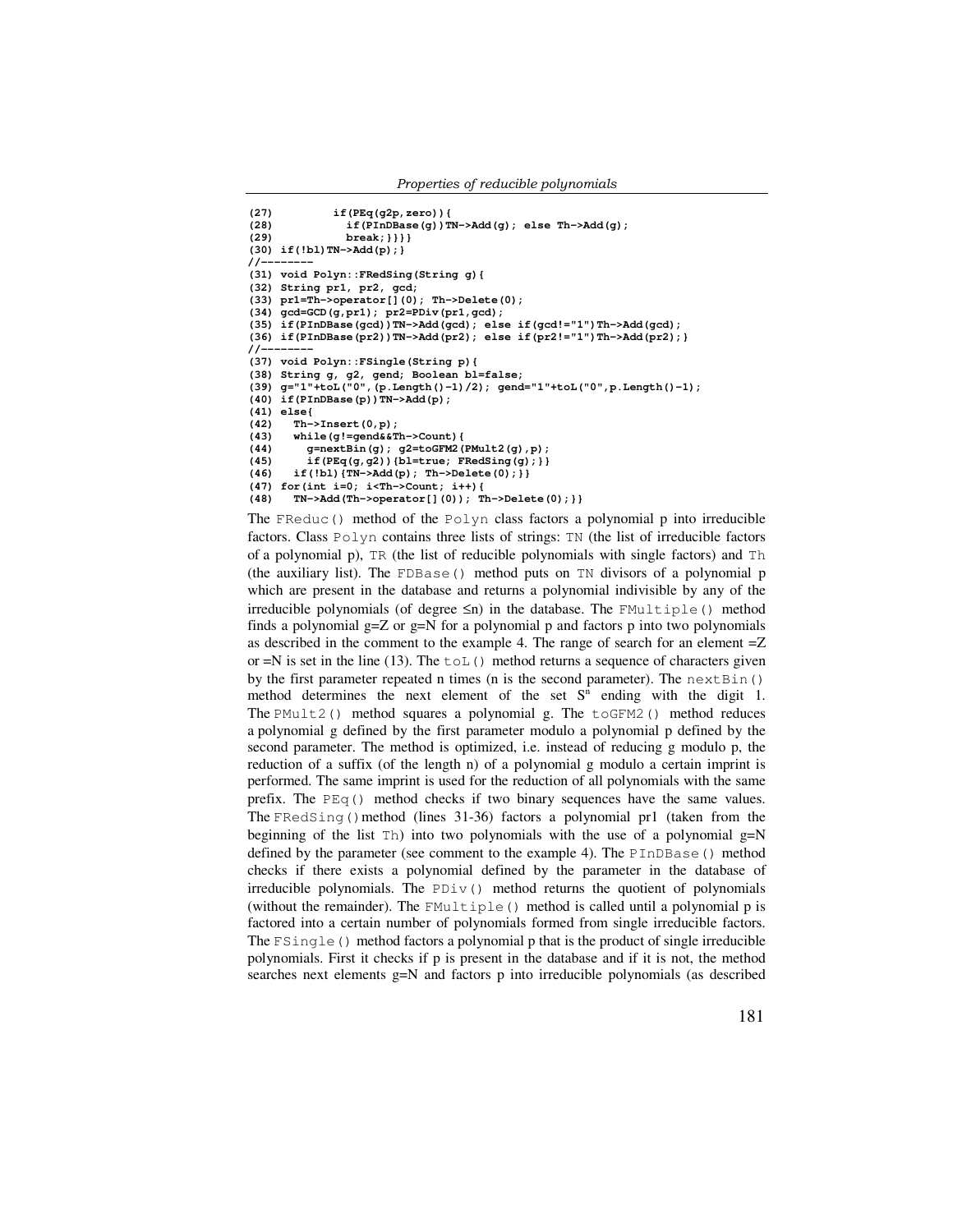in the comment to example 4). When the condition in the line  $(43)$  is false, the list  $Th$ consists of irreducible polynomials only. Then the elements of Th are appended to TN. The FDelete() method deletes these elements from the list TN that appear on it multiple times and leaves these polynomials on lists TR and Th that are no longer divisible by any of the polynomials from TN.

**Example 5.** Below, 6 consecutive polynomials (ending in the digit 1) of degree 43 are factored into irreducible polynomials.

| $= 111*1011*1010111*1110011*111011001100101*1000111110001,$         |
|---------------------------------------------------------------------|
|                                                                     |
| $=113$ *10110111001*110101101111*11110011010001111011,              |
|                                                                     |
|                                                                     |
| $p4=11001101001010010010001001010001010010110011=$                  |
|                                                                     |
|                                                                     |
|                                                                     |
| $p6=11001101001010010010001001010001010010110111=$                  |
| $\frac{1}{2}$ = 11*111011*111010111*111001010101*111000111010111001 |

## 5 Elliptic curves. Applications of irreducible polynomials

**Definition 1.** (cf. [5]) *Elliptic curve* over the field  $GF(2^n)$  is the set of solutions  $(x,y) \in GF(2^n) \times GF(2^n)$  of the equation

$$
y2+xy = x3+ax2+b
$$
 (b $\neq$ 0) or  

$$
y2+cy = x3+ax+b
$$
 (c $\neq$ 0) (1)

(where a, b,  $c \in GF(2^n)$ ) together with the unique point O, called the *zero point*.

Let the set  $E(GP(2^n))$  be the elliptic curve described by the equation (1). The set together with the operation + specified below is a finite (abelian) group. All arithmetic operations are performed in  $GF(2^n)$ .

Let P=( $x_P, y_P$ ), Q=( $x_Q, y_Q$ ) be points on the elliptic curve E(GP( $2^n$ )).

- $P + O = P$
- $P + (x_P, x_P + y_P) = O$  (-P = ( $x_P, x_P + y_P$ ))
- $P + P = R = (x_R, y_R)$ , where

$$
x_R = \lambda^2 + \lambda + a, \ y_R = x_P^2 + (\lambda + 1)x_R, \ \lambda = x_P + \frac{y_P}{x_P}
$$

• If P≠Q i P≠-Q, then P+Q = R =  $(x_R, y_R)$ , where

22

$$
x_R = \lambda^2 + \lambda + x_P + x_Q + a, \ y_R = \lambda(x_P + x_R) + x_R + y_P, \ \lambda = \frac{y_Q + y_P}{x_Q + x_P}
$$

**Example 6.** As an example of using irreducible polynomials, the elliptic curve  $E(GP(2^{11}))$  was defined. The curve is described by the equation

$$
y^2 + xy = x^3 + g^4x^2 + 1\tag{3}
$$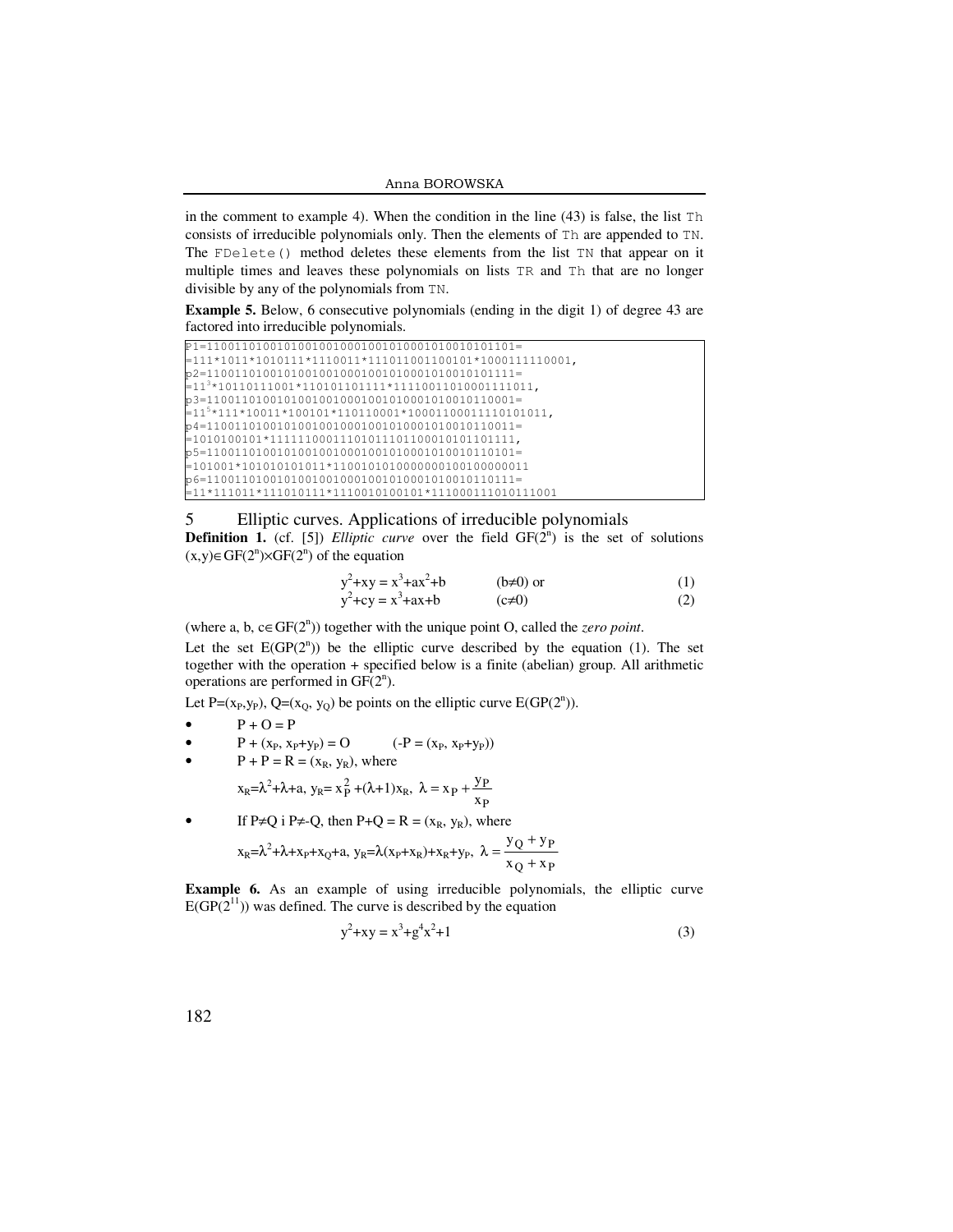over the field  $GF(2^{11})$ .  $GF(2^{11})$  was constructed with the use of the irreducible polynomial represented by  $p = (101100111111)$ . The curve has 2116 points. They are shown on the diagram. The polynomial  $f(x)=x$  was the generator. shown on the diagram. The polynomial  $f(x)=x$  was the generator.



*Fig. 1. The elliptic curve*  $E(GF(2<sup>11</sup>))$ *Rys. 1. Punkty krzywej eliptycznej eliptycznej*

## References

- 1. Białynicki-Birula A.: Algebra. PWN, Warsaw 1971
- 2. Blake J., Seroussi G., Smart N.: Elliptic Curves in Cryptography. Cambridge University Press, New York 2001
- 3. Browkin J.: *Field Theory* . PWN, Warsaw 1977
- 4. Bryński M.: Elements of the Galois Theory. Alfa Publishing House, Warsaw 1985
- 5. Chmielowiec A.: *Efficient Methods for Generating Secure Parameters Parameters*  of Public-Key Algorithms. Doctoral dissertation, Warsaw 2012
- 6. Gawinecki J., Szmidt J.: Gawinecki J., *Applications of Finite Fields and Elliptic Curves*  in Cryptography. WAT, Warsaw 1999
- 7. Jurkiewicz M., Gawinecki J., Bora P., Kijko T.: Applications of Elliptic Curves for Designing Secure Algorithms and Cryptographic Protocols. Cryptology and Cybersecurity, WAT, Warsaw 2014
- 8. Koblitz N.: *Algebraic Aspects of Cryptography*. WNT, Warsaw 2000
- 9. Pieprzyk J., Hardjono T., Seberry J.: Fundamentals of Computer Security. Springer-Verlag Berlin Heidelberg, Helion, 2003